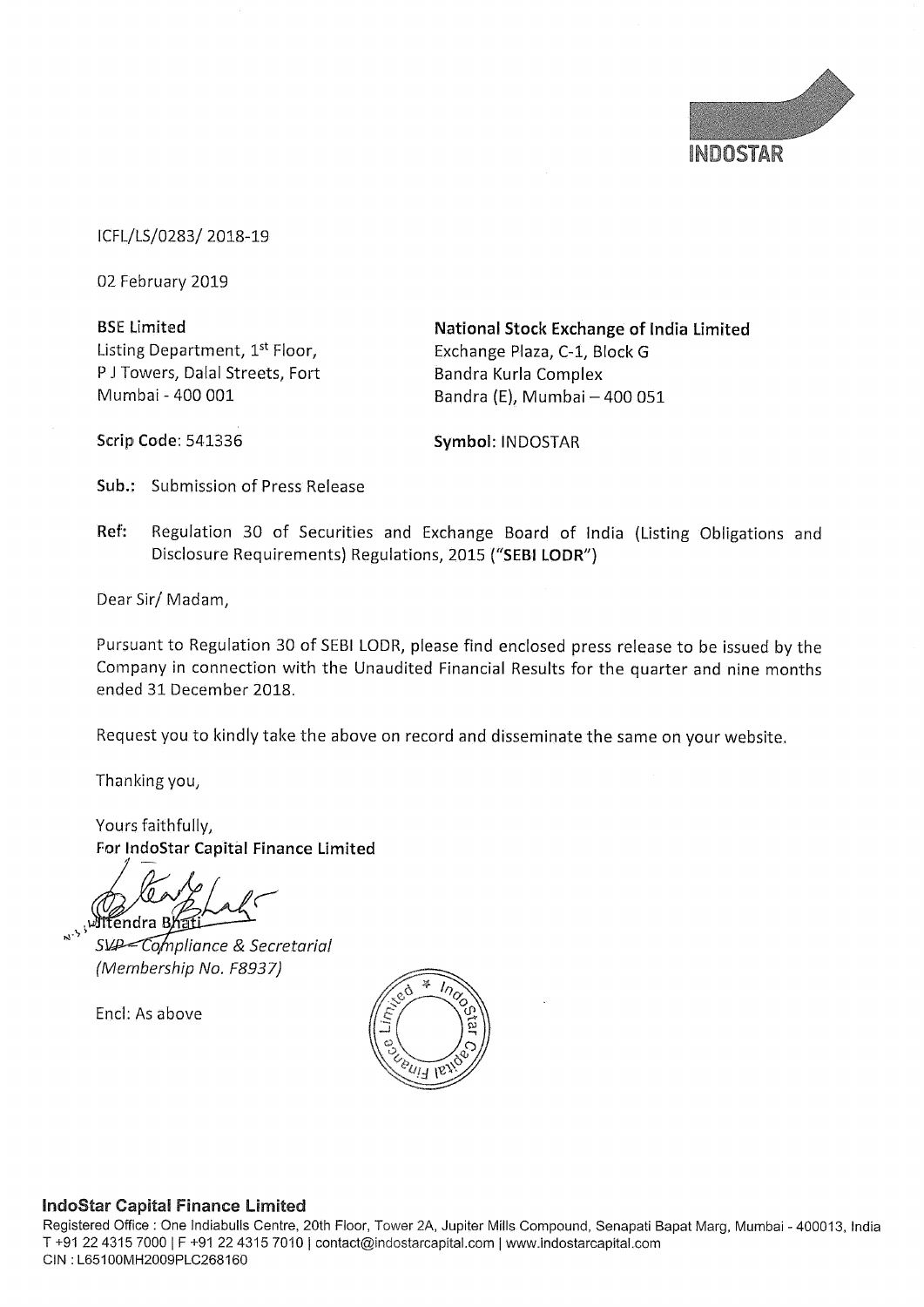

For Media Queries: Ashwini Karvi | Corporate Communications, **INDOSTAR** akarvi@indostarcapital.com <sup>|</sup> +91 75060 06893

For Immediate Release

## IndoStar posts PAT of Rs. 71.3 Cr in Q3FY19, up 81% over Q3FY18

Mumbai, <sup>2</sup> February, 2019: lndoStar Capital Finance Limited (lndoStar), one of India's leading non-banking financial companies, announced its consolidated financial results for the quarter ended December 31, 2018.

- IndoStar posted a PAT of Rs. 71.3 crs in Q3 FY19, up 81% YoY driven by continued traction in its retail business.
- <sup>0</sup> Retail AUM now stands at Rs. 3,268 Cr, 42% of the aggregate AU M, v/s 27% at the beginning of the year.
- Asset quality remains strong with Gross NPA at 0.9% and Net NPA at 0.6%
- $\bullet$ Liquidity position with cash and equivalents in excess of Rs.2,100 crores remains strong, with positive ALM month on month till March 2020

| <b>Particulars (Rs. Cr)</b>       | Q3 FY19 | <b>Q2 FY19</b> | QoQ%     | <b>Q3 FY18</b> | YoY%           | <b>9MFY19</b> | <b>9MFY18</b> | YoY%           |
|-----------------------------------|---------|----------------|----------|----------------|----------------|---------------|---------------|----------------|
| <b>Revenue from</b><br>operations | 321     | 324            | $-1%$    | 193            | 67%            | 880           | 576           | 53%            |
| <b>PAT</b>                        | 71      | 64             | 11%      | 39             | 81%            | 167           | 160           | 4%             |
| <b>Cost to Income</b><br>Ratio    | 33.4%   | 37.6%          | $\sim$   | 38.2%          | $\sim$         | 37.7%         | 30.1%         | $\frac{1}{2}$  |
| <b>ROA</b>                        | 3.2%    | 3.0%           | $\equiv$ | 2.9%           | $\equiv$       | 2.8%          | 3.9%          | $\blacksquare$ |
| <b>ROE</b>                        | 9.8%    | 9.0%           | $\sim$   | 7.9%           | $\blacksquare$ | 8.9%          | 11.0%         |                |

Key Financials:

## Key company developments:

- IndoStar's retail business now has a footprint with 159 branches in 17 states.
- With growth in retail business, the company now serves over 20,000 customers.
- <sup>0</sup> IndoStar concluded its first securitisation transaction of SME loans of about Rs.100 crores.

Commenting on the results, Mr. R. Sridhar, Executive Vice - Chairman and CEO, said, "We stay committed to growing our retail footprint while remaining focused on our core principles of balancing growth, quality and profitability. Despite system wide liquidity challenges during this quarter, IndoStar was able to grow and build our retail customer franchise."